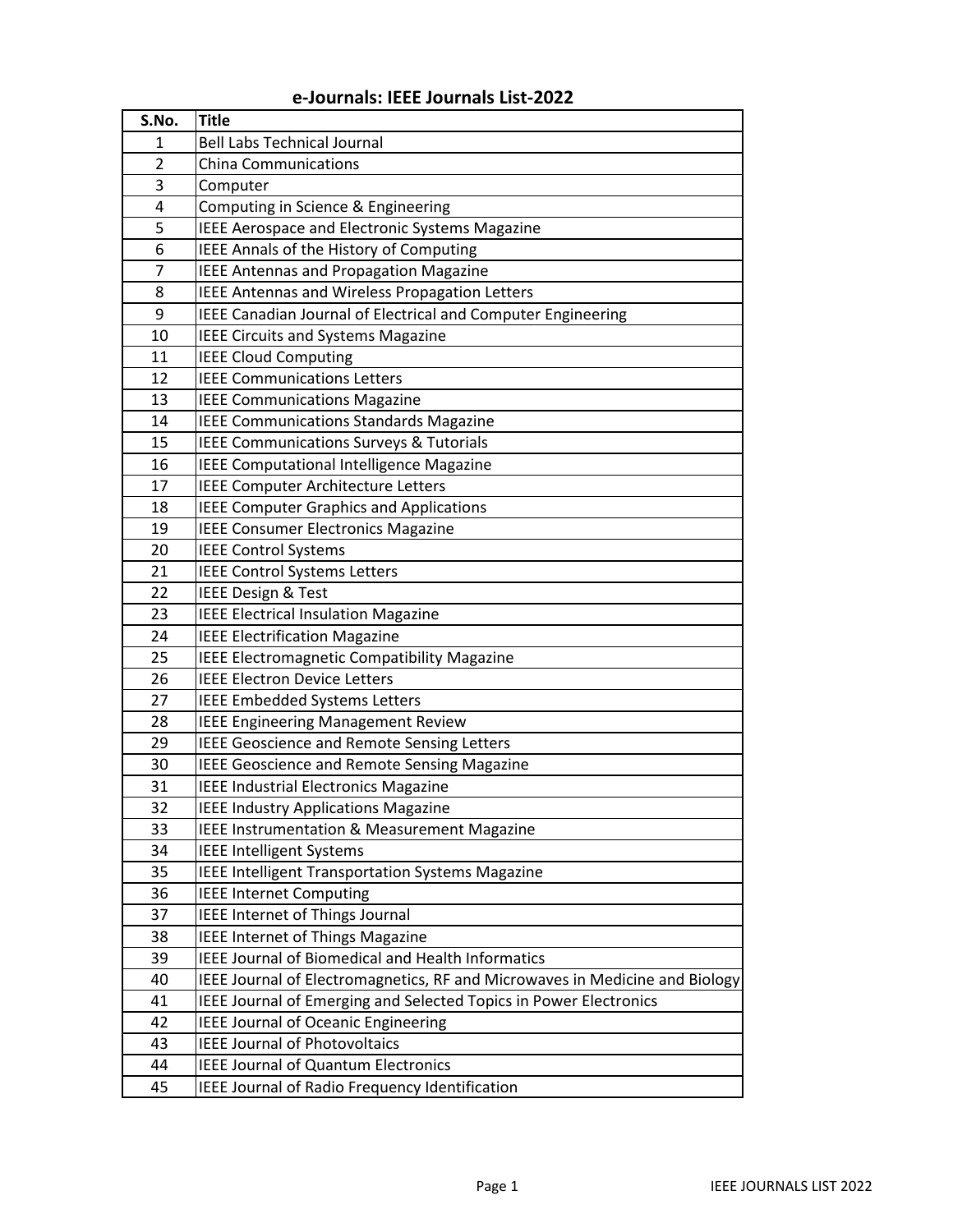| S.No. | <b>Title</b>                                                            |
|-------|-------------------------------------------------------------------------|
| 46    | IEEE Journal of Selected Topics in Quantum Electronics                  |
| 47    | IEEE Journal of Selected Topics in Signal Processing                    |
| 48    | <b>IEEE Journal of Solid-State Circuits</b>                             |
| 49    | IEEE Journal on Emerging and Selected Topics in Circuits and Systems    |
| 50    | IEEE Journal on Miniaturization for Air and Space Systems               |
| 51    | IEEE Journal on Multiscale and Multiphysics Computational Techniques    |
| 52    | <b>IEEE Journal on Selected Areas in Communications</b>                 |
| 53    | IEEE Journal on Selected Areas in Information Theory                    |
| 54    | IEEE Letters of the Computer Society                                    |
| 55    | IEEE Letters on Electromagnetic Compatibility Practice and Applications |
| 56    | <b>IEEE Magnetics Letters</b>                                           |
| 57    | <b>IEEE Micro</b>                                                       |
| 58    | IEEE Microwave and Wireless Components Letters                          |
| 59    | <b>IEEE Microwave Magazine</b>                                          |
| 60    | <b>IEEE MultiMedia</b>                                                  |
| 61    | <b>IEEE Nanotechnology Magazine</b>                                     |
| 62    | <b>IEEE Network</b>                                                     |
| 63    | <b>IEEE Networking Letters</b>                                          |
| 64    | <b>IEEE Pervasive Computing</b>                                         |
| 65    | <b>IEEE Photonics Technology Letters</b>                                |
| 66    | <b>IEEE Power and Energy Magazine</b>                                   |
| 67    | <b>IEEE Power Electronics Magazine</b>                                  |
| 68    | <b>IEEE Pulse</b>                                                       |
| 69    | IEEE Reviews in Biomedical Engineering                                  |
| 70    | IEEE Revista Iberoamericana de Tecnologias del Aprendizaje              |
| 71    | <b>IEEE Robotics &amp; Automation Magazine</b>                          |
| 72    | <b>IEEE Robotics and Automation Letters</b>                             |
| 73    | <b>IEEE Security &amp; Privacy</b>                                      |
| 74    | <b>IEEE Sensors Journal</b>                                             |
| 75    | <b>IEEE Sensors Letters</b>                                             |
| 76    | <b>IEEE Signal Processing Letters</b>                                   |
| 77    | <b>IEEE Signal Processing Magazine</b>                                  |
| 78    | <b>IEEE Software</b>                                                    |
| 79    | <b>IEEE Solid-State Circuits Letters</b>                                |
| 80    | IEEE Solid-State Circuits Magazine                                      |
| 81    | <b>IEEE Systems Journal</b>                                             |
| 82    | IEEE Systems, Man, and Cybernetics Magazine                             |
| 83    | <b>IEEE Technology and Society Magazine</b>                             |
| 84    | IEEE Transactions on Aerospace and Electronic Systems                   |
| 85    | <b>IEEE Transactions on Affective Computing</b>                         |
| 86    | IEEE Transactions on Antennas and Propagation                           |
| 87    | <b>IEEE Transactions on Applied Superconductivity</b>                   |
| 88    | IEEE Transactions on Artificial Intelligence                            |
| 89    | <b>IEEE Transactions on Automatic Control</b>                           |
| 90    | IEEE Transactions on Automation Science and Engineering                 |
| 91    | <b>IEEE Transactions on Big Data</b>                                    |
| 92    | <b>IEEE Transactions on Biomedical Circuits and Systems</b>             |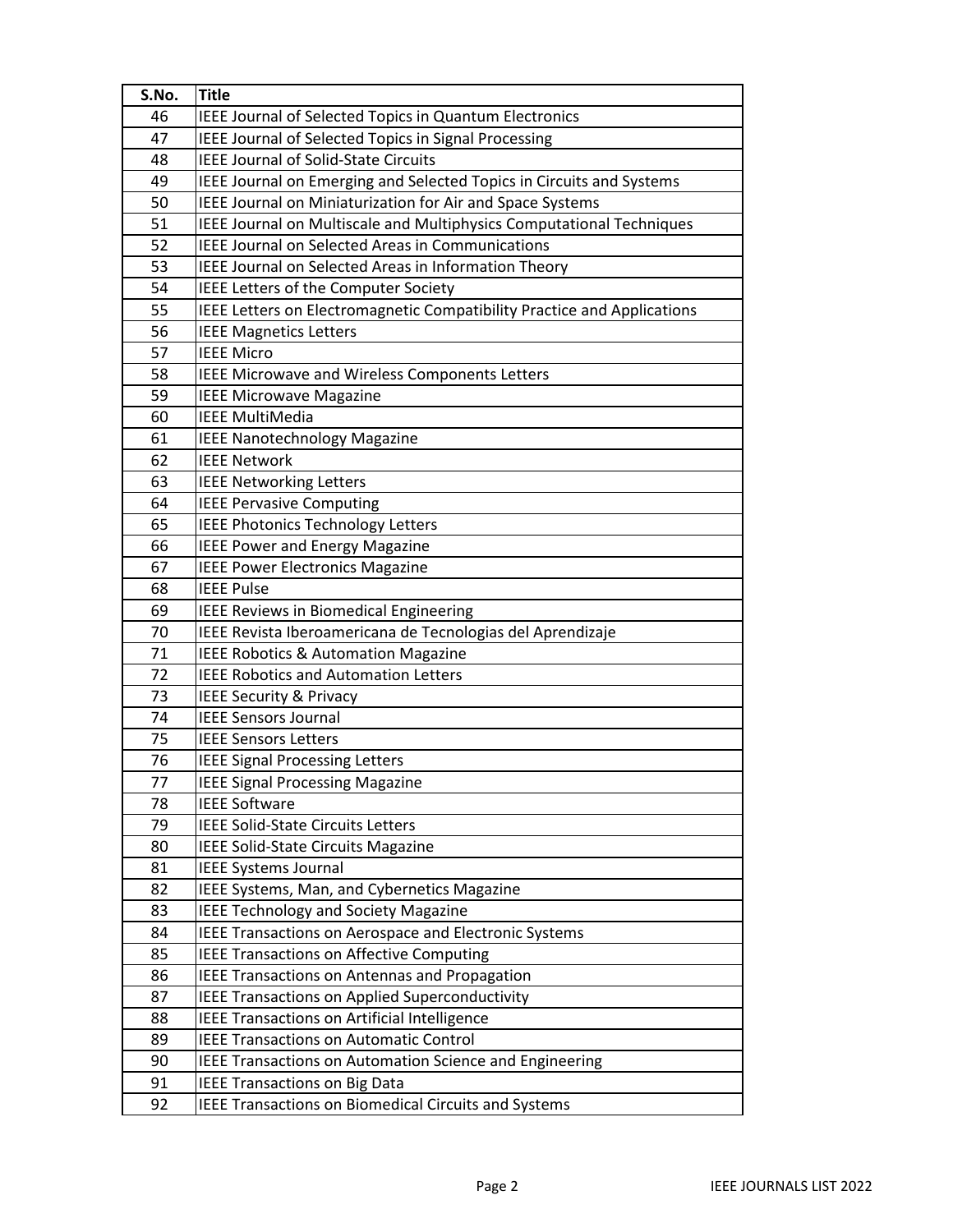| 93<br><b>IEEE Transactions on Biomedical Engineering</b><br>IEEE Transactions on Biometrics, Behavior, and Identity Science<br>94<br>95<br><b>IEEE Transactions on Broadcasting</b><br>96<br><b>IEEE Transactions on Circuits and Systems for Video Technology</b><br>97<br>IEEE Transactions on Circuits and Systems I: Regular Papers<br>98<br>IEEE Transactions on Circuits and Systems II: Express Briefs<br>99<br><b>IEEE Transactions on Cloud Computing</b><br>IEEE Transactions on Cognitive and Developmental Systems<br>100<br>IEEE Transactions on Cognitive Communications and Networking<br>101<br><b>IEEE Transactions on Communications</b><br>102<br>103<br>IEEE Transactions on Components, Packaging and Manufacturing Technology<br>104<br><b>IEEE Transactions on Computational Imaging</b><br>IEEE Transactions on Computational Intelligence and AI in Games<br>105<br><b>IEEE Transactions on Computational Social Systems</b><br>106<br>107<br><b>IEEE Transactions on Computers</b><br>108<br>109<br><b>IEEE Transactions on Consumer Electronics</b><br>IEEE Transactions on Control of Network Systems<br>110<br><b>IEEE Transactions on Control Systems Technology</b><br>111<br>112<br><b>IEEE Transactions on Cybernetics</b><br>IEEE Transactions on Dependable and Secure Computing<br>113<br>114<br>IEEE Transactions on Device and Materials Reliability<br><b>IEEE Transactions on Dielectrics and Electrical Insulation</b><br>115<br>116<br><b>IEEE Transactions on Education</b><br><b>IEEE Transactions on Electromagnetic Compatibility</b><br>117<br>118<br><b>IEEE Transactions on Electron Devices</b><br>IEEE Transactions on Emerging Topics in Computational Intelligence<br>119<br>120<br><b>IEEE Transactions on Emerging Topics in Computing</b><br><b>IEEE Transactions on Energy Conversion</b><br>121<br><b>IEEE Transactions on Engineering Management</b><br>122<br>123<br>IEEE Transactions on Evolutionary Computation<br>124<br><b>IEEE Transactions on Fuzzy Systems</b><br>125<br><b>IEEE Transactions on Games</b><br>126<br><b>IEEE Transactions on Geoscience and Remote Sensing</b><br><b>IEEE Transactions on Green Communications and Networking</b><br>127<br>128<br><b>IEEE Transactions on Haptics</b><br>129<br><b>IEEE Transactions on Human-Machine Systems</b><br><b>IEEE Transactions on Image Processing</b><br>130<br><b>IEEE Transactions on Industrial Electronics</b><br>131<br><b>IEEE Transactions on Industrial Informatics</b><br>132<br>133<br>IEEE Transactions on Industry Applications<br><b>IEEE Transactions on Information Forensics and Security</b><br>134<br><b>IEEE Transactions on Information Theory</b><br>135<br><b>IEEE Transactions on Instrumentation and Measurement</b><br>136<br><b>IEEE Transactions on Intelligent Transportation Systems</b><br>137<br><b>IEEE Transactions on Intelligent Vehicles</b><br>138<br>IEEE Transactions on Knowledge and Data Engineering<br>139 | S.No. | <b>Title</b>                                                                  |
|----------------------------------------------------------------------------------------------------------------------------------------------------------------------------------------------------------------------------------------------------------------------------------------------------------------------------------------------------------------------------------------------------------------------------------------------------------------------------------------------------------------------------------------------------------------------------------------------------------------------------------------------------------------------------------------------------------------------------------------------------------------------------------------------------------------------------------------------------------------------------------------------------------------------------------------------------------------------------------------------------------------------------------------------------------------------------------------------------------------------------------------------------------------------------------------------------------------------------------------------------------------------------------------------------------------------------------------------------------------------------------------------------------------------------------------------------------------------------------------------------------------------------------------------------------------------------------------------------------------------------------------------------------------------------------------------------------------------------------------------------------------------------------------------------------------------------------------------------------------------------------------------------------------------------------------------------------------------------------------------------------------------------------------------------------------------------------------------------------------------------------------------------------------------------------------------------------------------------------------------------------------------------------------------------------------------------------------------------------------------------------------------------------------------------------------------------------------------------------------------------------------------------------------------------------------------------------------------------------------------------------------------------------------------------------------------------------------------------------------------------------------------------------------------------------------------------------------------------------------------------------------------------------------------------------------------------------------------------------------|-------|-------------------------------------------------------------------------------|
|                                                                                                                                                                                                                                                                                                                                                                                                                                                                                                                                                                                                                                                                                                                                                                                                                                                                                                                                                                                                                                                                                                                                                                                                                                                                                                                                                                                                                                                                                                                                                                                                                                                                                                                                                                                                                                                                                                                                                                                                                                                                                                                                                                                                                                                                                                                                                                                                                                                                                                                                                                                                                                                                                                                                                                                                                                                                                                                                                                                        |       |                                                                               |
|                                                                                                                                                                                                                                                                                                                                                                                                                                                                                                                                                                                                                                                                                                                                                                                                                                                                                                                                                                                                                                                                                                                                                                                                                                                                                                                                                                                                                                                                                                                                                                                                                                                                                                                                                                                                                                                                                                                                                                                                                                                                                                                                                                                                                                                                                                                                                                                                                                                                                                                                                                                                                                                                                                                                                                                                                                                                                                                                                                                        |       |                                                                               |
|                                                                                                                                                                                                                                                                                                                                                                                                                                                                                                                                                                                                                                                                                                                                                                                                                                                                                                                                                                                                                                                                                                                                                                                                                                                                                                                                                                                                                                                                                                                                                                                                                                                                                                                                                                                                                                                                                                                                                                                                                                                                                                                                                                                                                                                                                                                                                                                                                                                                                                                                                                                                                                                                                                                                                                                                                                                                                                                                                                                        |       |                                                                               |
|                                                                                                                                                                                                                                                                                                                                                                                                                                                                                                                                                                                                                                                                                                                                                                                                                                                                                                                                                                                                                                                                                                                                                                                                                                                                                                                                                                                                                                                                                                                                                                                                                                                                                                                                                                                                                                                                                                                                                                                                                                                                                                                                                                                                                                                                                                                                                                                                                                                                                                                                                                                                                                                                                                                                                                                                                                                                                                                                                                                        |       |                                                                               |
|                                                                                                                                                                                                                                                                                                                                                                                                                                                                                                                                                                                                                                                                                                                                                                                                                                                                                                                                                                                                                                                                                                                                                                                                                                                                                                                                                                                                                                                                                                                                                                                                                                                                                                                                                                                                                                                                                                                                                                                                                                                                                                                                                                                                                                                                                                                                                                                                                                                                                                                                                                                                                                                                                                                                                                                                                                                                                                                                                                                        |       |                                                                               |
|                                                                                                                                                                                                                                                                                                                                                                                                                                                                                                                                                                                                                                                                                                                                                                                                                                                                                                                                                                                                                                                                                                                                                                                                                                                                                                                                                                                                                                                                                                                                                                                                                                                                                                                                                                                                                                                                                                                                                                                                                                                                                                                                                                                                                                                                                                                                                                                                                                                                                                                                                                                                                                                                                                                                                                                                                                                                                                                                                                                        |       |                                                                               |
|                                                                                                                                                                                                                                                                                                                                                                                                                                                                                                                                                                                                                                                                                                                                                                                                                                                                                                                                                                                                                                                                                                                                                                                                                                                                                                                                                                                                                                                                                                                                                                                                                                                                                                                                                                                                                                                                                                                                                                                                                                                                                                                                                                                                                                                                                                                                                                                                                                                                                                                                                                                                                                                                                                                                                                                                                                                                                                                                                                                        |       |                                                                               |
|                                                                                                                                                                                                                                                                                                                                                                                                                                                                                                                                                                                                                                                                                                                                                                                                                                                                                                                                                                                                                                                                                                                                                                                                                                                                                                                                                                                                                                                                                                                                                                                                                                                                                                                                                                                                                                                                                                                                                                                                                                                                                                                                                                                                                                                                                                                                                                                                                                                                                                                                                                                                                                                                                                                                                                                                                                                                                                                                                                                        |       |                                                                               |
|                                                                                                                                                                                                                                                                                                                                                                                                                                                                                                                                                                                                                                                                                                                                                                                                                                                                                                                                                                                                                                                                                                                                                                                                                                                                                                                                                                                                                                                                                                                                                                                                                                                                                                                                                                                                                                                                                                                                                                                                                                                                                                                                                                                                                                                                                                                                                                                                                                                                                                                                                                                                                                                                                                                                                                                                                                                                                                                                                                                        |       |                                                                               |
|                                                                                                                                                                                                                                                                                                                                                                                                                                                                                                                                                                                                                                                                                                                                                                                                                                                                                                                                                                                                                                                                                                                                                                                                                                                                                                                                                                                                                                                                                                                                                                                                                                                                                                                                                                                                                                                                                                                                                                                                                                                                                                                                                                                                                                                                                                                                                                                                                                                                                                                                                                                                                                                                                                                                                                                                                                                                                                                                                                                        |       |                                                                               |
|                                                                                                                                                                                                                                                                                                                                                                                                                                                                                                                                                                                                                                                                                                                                                                                                                                                                                                                                                                                                                                                                                                                                                                                                                                                                                                                                                                                                                                                                                                                                                                                                                                                                                                                                                                                                                                                                                                                                                                                                                                                                                                                                                                                                                                                                                                                                                                                                                                                                                                                                                                                                                                                                                                                                                                                                                                                                                                                                                                                        |       |                                                                               |
|                                                                                                                                                                                                                                                                                                                                                                                                                                                                                                                                                                                                                                                                                                                                                                                                                                                                                                                                                                                                                                                                                                                                                                                                                                                                                                                                                                                                                                                                                                                                                                                                                                                                                                                                                                                                                                                                                                                                                                                                                                                                                                                                                                                                                                                                                                                                                                                                                                                                                                                                                                                                                                                                                                                                                                                                                                                                                                                                                                                        |       |                                                                               |
|                                                                                                                                                                                                                                                                                                                                                                                                                                                                                                                                                                                                                                                                                                                                                                                                                                                                                                                                                                                                                                                                                                                                                                                                                                                                                                                                                                                                                                                                                                                                                                                                                                                                                                                                                                                                                                                                                                                                                                                                                                                                                                                                                                                                                                                                                                                                                                                                                                                                                                                                                                                                                                                                                                                                                                                                                                                                                                                                                                                        |       |                                                                               |
|                                                                                                                                                                                                                                                                                                                                                                                                                                                                                                                                                                                                                                                                                                                                                                                                                                                                                                                                                                                                                                                                                                                                                                                                                                                                                                                                                                                                                                                                                                                                                                                                                                                                                                                                                                                                                                                                                                                                                                                                                                                                                                                                                                                                                                                                                                                                                                                                                                                                                                                                                                                                                                                                                                                                                                                                                                                                                                                                                                                        |       |                                                                               |
|                                                                                                                                                                                                                                                                                                                                                                                                                                                                                                                                                                                                                                                                                                                                                                                                                                                                                                                                                                                                                                                                                                                                                                                                                                                                                                                                                                                                                                                                                                                                                                                                                                                                                                                                                                                                                                                                                                                                                                                                                                                                                                                                                                                                                                                                                                                                                                                                                                                                                                                                                                                                                                                                                                                                                                                                                                                                                                                                                                                        |       | IEEE Transactions on Computer-Aided Design of Integrated Circuits and Systems |
|                                                                                                                                                                                                                                                                                                                                                                                                                                                                                                                                                                                                                                                                                                                                                                                                                                                                                                                                                                                                                                                                                                                                                                                                                                                                                                                                                                                                                                                                                                                                                                                                                                                                                                                                                                                                                                                                                                                                                                                                                                                                                                                                                                                                                                                                                                                                                                                                                                                                                                                                                                                                                                                                                                                                                                                                                                                                                                                                                                                        |       |                                                                               |
|                                                                                                                                                                                                                                                                                                                                                                                                                                                                                                                                                                                                                                                                                                                                                                                                                                                                                                                                                                                                                                                                                                                                                                                                                                                                                                                                                                                                                                                                                                                                                                                                                                                                                                                                                                                                                                                                                                                                                                                                                                                                                                                                                                                                                                                                                                                                                                                                                                                                                                                                                                                                                                                                                                                                                                                                                                                                                                                                                                                        |       |                                                                               |
|                                                                                                                                                                                                                                                                                                                                                                                                                                                                                                                                                                                                                                                                                                                                                                                                                                                                                                                                                                                                                                                                                                                                                                                                                                                                                                                                                                                                                                                                                                                                                                                                                                                                                                                                                                                                                                                                                                                                                                                                                                                                                                                                                                                                                                                                                                                                                                                                                                                                                                                                                                                                                                                                                                                                                                                                                                                                                                                                                                                        |       |                                                                               |
|                                                                                                                                                                                                                                                                                                                                                                                                                                                                                                                                                                                                                                                                                                                                                                                                                                                                                                                                                                                                                                                                                                                                                                                                                                                                                                                                                                                                                                                                                                                                                                                                                                                                                                                                                                                                                                                                                                                                                                                                                                                                                                                                                                                                                                                                                                                                                                                                                                                                                                                                                                                                                                                                                                                                                                                                                                                                                                                                                                                        |       |                                                                               |
|                                                                                                                                                                                                                                                                                                                                                                                                                                                                                                                                                                                                                                                                                                                                                                                                                                                                                                                                                                                                                                                                                                                                                                                                                                                                                                                                                                                                                                                                                                                                                                                                                                                                                                                                                                                                                                                                                                                                                                                                                                                                                                                                                                                                                                                                                                                                                                                                                                                                                                                                                                                                                                                                                                                                                                                                                                                                                                                                                                                        |       |                                                                               |
|                                                                                                                                                                                                                                                                                                                                                                                                                                                                                                                                                                                                                                                                                                                                                                                                                                                                                                                                                                                                                                                                                                                                                                                                                                                                                                                                                                                                                                                                                                                                                                                                                                                                                                                                                                                                                                                                                                                                                                                                                                                                                                                                                                                                                                                                                                                                                                                                                                                                                                                                                                                                                                                                                                                                                                                                                                                                                                                                                                                        |       |                                                                               |
|                                                                                                                                                                                                                                                                                                                                                                                                                                                                                                                                                                                                                                                                                                                                                                                                                                                                                                                                                                                                                                                                                                                                                                                                                                                                                                                                                                                                                                                                                                                                                                                                                                                                                                                                                                                                                                                                                                                                                                                                                                                                                                                                                                                                                                                                                                                                                                                                                                                                                                                                                                                                                                                                                                                                                                                                                                                                                                                                                                                        |       |                                                                               |
|                                                                                                                                                                                                                                                                                                                                                                                                                                                                                                                                                                                                                                                                                                                                                                                                                                                                                                                                                                                                                                                                                                                                                                                                                                                                                                                                                                                                                                                                                                                                                                                                                                                                                                                                                                                                                                                                                                                                                                                                                                                                                                                                                                                                                                                                                                                                                                                                                                                                                                                                                                                                                                                                                                                                                                                                                                                                                                                                                                                        |       |                                                                               |
|                                                                                                                                                                                                                                                                                                                                                                                                                                                                                                                                                                                                                                                                                                                                                                                                                                                                                                                                                                                                                                                                                                                                                                                                                                                                                                                                                                                                                                                                                                                                                                                                                                                                                                                                                                                                                                                                                                                                                                                                                                                                                                                                                                                                                                                                                                                                                                                                                                                                                                                                                                                                                                                                                                                                                                                                                                                                                                                                                                                        |       |                                                                               |
|                                                                                                                                                                                                                                                                                                                                                                                                                                                                                                                                                                                                                                                                                                                                                                                                                                                                                                                                                                                                                                                                                                                                                                                                                                                                                                                                                                                                                                                                                                                                                                                                                                                                                                                                                                                                                                                                                                                                                                                                                                                                                                                                                                                                                                                                                                                                                                                                                                                                                                                                                                                                                                                                                                                                                                                                                                                                                                                                                                                        |       |                                                                               |
|                                                                                                                                                                                                                                                                                                                                                                                                                                                                                                                                                                                                                                                                                                                                                                                                                                                                                                                                                                                                                                                                                                                                                                                                                                                                                                                                                                                                                                                                                                                                                                                                                                                                                                                                                                                                                                                                                                                                                                                                                                                                                                                                                                                                                                                                                                                                                                                                                                                                                                                                                                                                                                                                                                                                                                                                                                                                                                                                                                                        |       |                                                                               |
|                                                                                                                                                                                                                                                                                                                                                                                                                                                                                                                                                                                                                                                                                                                                                                                                                                                                                                                                                                                                                                                                                                                                                                                                                                                                                                                                                                                                                                                                                                                                                                                                                                                                                                                                                                                                                                                                                                                                                                                                                                                                                                                                                                                                                                                                                                                                                                                                                                                                                                                                                                                                                                                                                                                                                                                                                                                                                                                                                                                        |       |                                                                               |
|                                                                                                                                                                                                                                                                                                                                                                                                                                                                                                                                                                                                                                                                                                                                                                                                                                                                                                                                                                                                                                                                                                                                                                                                                                                                                                                                                                                                                                                                                                                                                                                                                                                                                                                                                                                                                                                                                                                                                                                                                                                                                                                                                                                                                                                                                                                                                                                                                                                                                                                                                                                                                                                                                                                                                                                                                                                                                                                                                                                        |       |                                                                               |
|                                                                                                                                                                                                                                                                                                                                                                                                                                                                                                                                                                                                                                                                                                                                                                                                                                                                                                                                                                                                                                                                                                                                                                                                                                                                                                                                                                                                                                                                                                                                                                                                                                                                                                                                                                                                                                                                                                                                                                                                                                                                                                                                                                                                                                                                                                                                                                                                                                                                                                                                                                                                                                                                                                                                                                                                                                                                                                                                                                                        |       |                                                                               |
|                                                                                                                                                                                                                                                                                                                                                                                                                                                                                                                                                                                                                                                                                                                                                                                                                                                                                                                                                                                                                                                                                                                                                                                                                                                                                                                                                                                                                                                                                                                                                                                                                                                                                                                                                                                                                                                                                                                                                                                                                                                                                                                                                                                                                                                                                                                                                                                                                                                                                                                                                                                                                                                                                                                                                                                                                                                                                                                                                                                        |       |                                                                               |
|                                                                                                                                                                                                                                                                                                                                                                                                                                                                                                                                                                                                                                                                                                                                                                                                                                                                                                                                                                                                                                                                                                                                                                                                                                                                                                                                                                                                                                                                                                                                                                                                                                                                                                                                                                                                                                                                                                                                                                                                                                                                                                                                                                                                                                                                                                                                                                                                                                                                                                                                                                                                                                                                                                                                                                                                                                                                                                                                                                                        |       |                                                                               |
|                                                                                                                                                                                                                                                                                                                                                                                                                                                                                                                                                                                                                                                                                                                                                                                                                                                                                                                                                                                                                                                                                                                                                                                                                                                                                                                                                                                                                                                                                                                                                                                                                                                                                                                                                                                                                                                                                                                                                                                                                                                                                                                                                                                                                                                                                                                                                                                                                                                                                                                                                                                                                                                                                                                                                                                                                                                                                                                                                                                        |       |                                                                               |
|                                                                                                                                                                                                                                                                                                                                                                                                                                                                                                                                                                                                                                                                                                                                                                                                                                                                                                                                                                                                                                                                                                                                                                                                                                                                                                                                                                                                                                                                                                                                                                                                                                                                                                                                                                                                                                                                                                                                                                                                                                                                                                                                                                                                                                                                                                                                                                                                                                                                                                                                                                                                                                                                                                                                                                                                                                                                                                                                                                                        |       |                                                                               |
|                                                                                                                                                                                                                                                                                                                                                                                                                                                                                                                                                                                                                                                                                                                                                                                                                                                                                                                                                                                                                                                                                                                                                                                                                                                                                                                                                                                                                                                                                                                                                                                                                                                                                                                                                                                                                                                                                                                                                                                                                                                                                                                                                                                                                                                                                                                                                                                                                                                                                                                                                                                                                                                                                                                                                                                                                                                                                                                                                                                        |       |                                                                               |
|                                                                                                                                                                                                                                                                                                                                                                                                                                                                                                                                                                                                                                                                                                                                                                                                                                                                                                                                                                                                                                                                                                                                                                                                                                                                                                                                                                                                                                                                                                                                                                                                                                                                                                                                                                                                                                                                                                                                                                                                                                                                                                                                                                                                                                                                                                                                                                                                                                                                                                                                                                                                                                                                                                                                                                                                                                                                                                                                                                                        |       |                                                                               |
|                                                                                                                                                                                                                                                                                                                                                                                                                                                                                                                                                                                                                                                                                                                                                                                                                                                                                                                                                                                                                                                                                                                                                                                                                                                                                                                                                                                                                                                                                                                                                                                                                                                                                                                                                                                                                                                                                                                                                                                                                                                                                                                                                                                                                                                                                                                                                                                                                                                                                                                                                                                                                                                                                                                                                                                                                                                                                                                                                                                        |       |                                                                               |
|                                                                                                                                                                                                                                                                                                                                                                                                                                                                                                                                                                                                                                                                                                                                                                                                                                                                                                                                                                                                                                                                                                                                                                                                                                                                                                                                                                                                                                                                                                                                                                                                                                                                                                                                                                                                                                                                                                                                                                                                                                                                                                                                                                                                                                                                                                                                                                                                                                                                                                                                                                                                                                                                                                                                                                                                                                                                                                                                                                                        |       |                                                                               |
|                                                                                                                                                                                                                                                                                                                                                                                                                                                                                                                                                                                                                                                                                                                                                                                                                                                                                                                                                                                                                                                                                                                                                                                                                                                                                                                                                                                                                                                                                                                                                                                                                                                                                                                                                                                                                                                                                                                                                                                                                                                                                                                                                                                                                                                                                                                                                                                                                                                                                                                                                                                                                                                                                                                                                                                                                                                                                                                                                                                        |       |                                                                               |
|                                                                                                                                                                                                                                                                                                                                                                                                                                                                                                                                                                                                                                                                                                                                                                                                                                                                                                                                                                                                                                                                                                                                                                                                                                                                                                                                                                                                                                                                                                                                                                                                                                                                                                                                                                                                                                                                                                                                                                                                                                                                                                                                                                                                                                                                                                                                                                                                                                                                                                                                                                                                                                                                                                                                                                                                                                                                                                                                                                                        |       |                                                                               |
|                                                                                                                                                                                                                                                                                                                                                                                                                                                                                                                                                                                                                                                                                                                                                                                                                                                                                                                                                                                                                                                                                                                                                                                                                                                                                                                                                                                                                                                                                                                                                                                                                                                                                                                                                                                                                                                                                                                                                                                                                                                                                                                                                                                                                                                                                                                                                                                                                                                                                                                                                                                                                                                                                                                                                                                                                                                                                                                                                                                        |       |                                                                               |
|                                                                                                                                                                                                                                                                                                                                                                                                                                                                                                                                                                                                                                                                                                                                                                                                                                                                                                                                                                                                                                                                                                                                                                                                                                                                                                                                                                                                                                                                                                                                                                                                                                                                                                                                                                                                                                                                                                                                                                                                                                                                                                                                                                                                                                                                                                                                                                                                                                                                                                                                                                                                                                                                                                                                                                                                                                                                                                                                                                                        |       |                                                                               |
|                                                                                                                                                                                                                                                                                                                                                                                                                                                                                                                                                                                                                                                                                                                                                                                                                                                                                                                                                                                                                                                                                                                                                                                                                                                                                                                                                                                                                                                                                                                                                                                                                                                                                                                                                                                                                                                                                                                                                                                                                                                                                                                                                                                                                                                                                                                                                                                                                                                                                                                                                                                                                                                                                                                                                                                                                                                                                                                                                                                        |       |                                                                               |
|                                                                                                                                                                                                                                                                                                                                                                                                                                                                                                                                                                                                                                                                                                                                                                                                                                                                                                                                                                                                                                                                                                                                                                                                                                                                                                                                                                                                                                                                                                                                                                                                                                                                                                                                                                                                                                                                                                                                                                                                                                                                                                                                                                                                                                                                                                                                                                                                                                                                                                                                                                                                                                                                                                                                                                                                                                                                                                                                                                                        |       |                                                                               |
|                                                                                                                                                                                                                                                                                                                                                                                                                                                                                                                                                                                                                                                                                                                                                                                                                                                                                                                                                                                                                                                                                                                                                                                                                                                                                                                                                                                                                                                                                                                                                                                                                                                                                                                                                                                                                                                                                                                                                                                                                                                                                                                                                                                                                                                                                                                                                                                                                                                                                                                                                                                                                                                                                                                                                                                                                                                                                                                                                                                        |       |                                                                               |
|                                                                                                                                                                                                                                                                                                                                                                                                                                                                                                                                                                                                                                                                                                                                                                                                                                                                                                                                                                                                                                                                                                                                                                                                                                                                                                                                                                                                                                                                                                                                                                                                                                                                                                                                                                                                                                                                                                                                                                                                                                                                                                                                                                                                                                                                                                                                                                                                                                                                                                                                                                                                                                                                                                                                                                                                                                                                                                                                                                                        |       |                                                                               |
|                                                                                                                                                                                                                                                                                                                                                                                                                                                                                                                                                                                                                                                                                                                                                                                                                                                                                                                                                                                                                                                                                                                                                                                                                                                                                                                                                                                                                                                                                                                                                                                                                                                                                                                                                                                                                                                                                                                                                                                                                                                                                                                                                                                                                                                                                                                                                                                                                                                                                                                                                                                                                                                                                                                                                                                                                                                                                                                                                                                        |       |                                                                               |
|                                                                                                                                                                                                                                                                                                                                                                                                                                                                                                                                                                                                                                                                                                                                                                                                                                                                                                                                                                                                                                                                                                                                                                                                                                                                                                                                                                                                                                                                                                                                                                                                                                                                                                                                                                                                                                                                                                                                                                                                                                                                                                                                                                                                                                                                                                                                                                                                                                                                                                                                                                                                                                                                                                                                                                                                                                                                                                                                                                                        |       |                                                                               |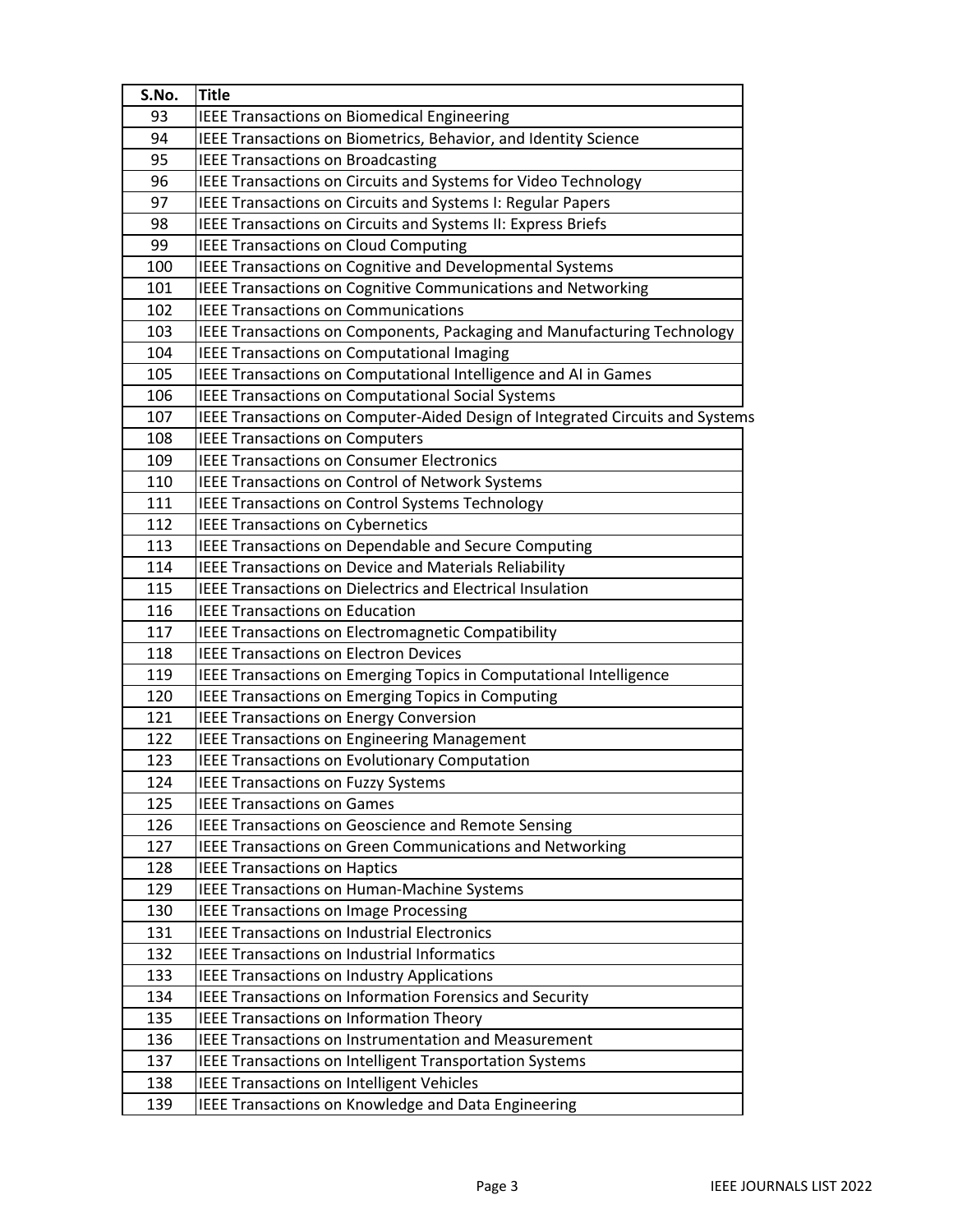| S.No.      | <b>Title</b>                                                              |
|------------|---------------------------------------------------------------------------|
| 140        | <b>IEEE Transactions on Learning Technologies</b>                         |
| 141        | <b>IEEE Transactions on Magnetics</b>                                     |
| 142        | <b>IEEE Transactions on Medical Imaging</b>                               |
| 143        | <b>IEEE Transactions on Medical Robotics and Bionics</b>                  |
| 144        | IEEE Transactions on Microwave Theory and Techniques                      |
| 145        | <b>IEEE Transactions on Mobile Computing</b>                              |
| 146        | IEEE Transactions on Molecular, Biological and Multi-Scale Communications |
| 147        | IEEE Transactions on Multi-Scale Computing Systems                        |
| 148        | <b>IEEE Transactions on Multimedia</b>                                    |
| 149        | <b>IEEE Transactions on NanoBioscience</b>                                |
| 150        | <b>IEEE Transactions on Nanotechnology</b>                                |
| 151        | <b>IEEE Transactions on Network and Service Management</b>                |
| 152        | IEEE Transactions on Network Science and Engineering                      |
| 153        | IEEE Transactions on Neural Networks and Learning Systems                 |
| 154        | <b>IEEE Transactions on Nuclear Science</b>                               |
| 155        | IEEE Transactions on Parallel and Distributed Systems                     |
| 156        | IEEE Transactions on Pattern Analysis and Machine Intelligence            |
| 157        | <b>IEEE Transactions on Plasma Science</b>                                |
| 158        | <b>IEEE Transactions on Power Delivery</b>                                |
| 159        | <b>IEEE Transactions on Power Electronics</b>                             |
| 160        | <b>IEEE Transactions on Power Systems</b>                                 |
| 161        | <b>IEEE Transactions on Professional Communication</b>                    |
| 162        | <b>IEEE Transactions on Radiation and Plasma Medical Sciences</b>         |
| 163        | <b>IEEE Transactions on Reliability</b>                                   |
| 164        | <b>IEEE Transactions on Robotics</b>                                      |
| 165        | <b>IEEE Transactions on Semiconductor Manufacturing</b>                   |
| 166        | <b>IEEE Transactions on Services Computing</b>                            |
| 167        | IEEE Transactions on Signal and Information Processing over Networks      |
| 168        | <b>IEEE Transactions on Signal Processing</b>                             |
| 169        | <b>IEEE Transactions on Smart Grid</b>                                    |
| 170        | <b>IEEE Transactions on Software Engineering</b>                          |
| 171        | IEEE Transactions on Sustainable Computing                                |
| 172        | <b>IEEE Transactions on Sustainable Energy</b>                            |
| 173        | IEEE Transactions on Systems, Man, and Cybernetics: Systems               |
| 174        | <b>IEEE Transactions on Technology and Society</b>                        |
| 175        | IEEE Transactions on Terahertz Science and Technology                     |
| 176        | IEEE Transactions on Transportation Electrification                       |
| 177        | IEEE Transactions on Ultrasonics, Ferroelectrics, and Frequency Control   |
| 178        | <b>IEEE Transactions on Vehicular Technology</b>                          |
| 179        | IEEE Transactions on Very Large Scale Integration (VLSI) Systems          |
| 180        | IEEE Transactions on Visualization and Computer Graphics                  |
| 181<br>182 | <b>IEEE Transactions on Wireless Communications</b>                       |
|            | <b>IEEE Vehicular Technology Magazine</b>                                 |
| 183        | <b>IEEE Wireless Communications</b>                                       |
| 184        | <b>IEEE Wireless Communications Letters</b>                               |
| 185        | IEEE/ACM Transactions on Audio, Speech, and Language Processing           |
| 186        | IEEE/ACM Transactions on Computational Biology and Bioinformatics         |